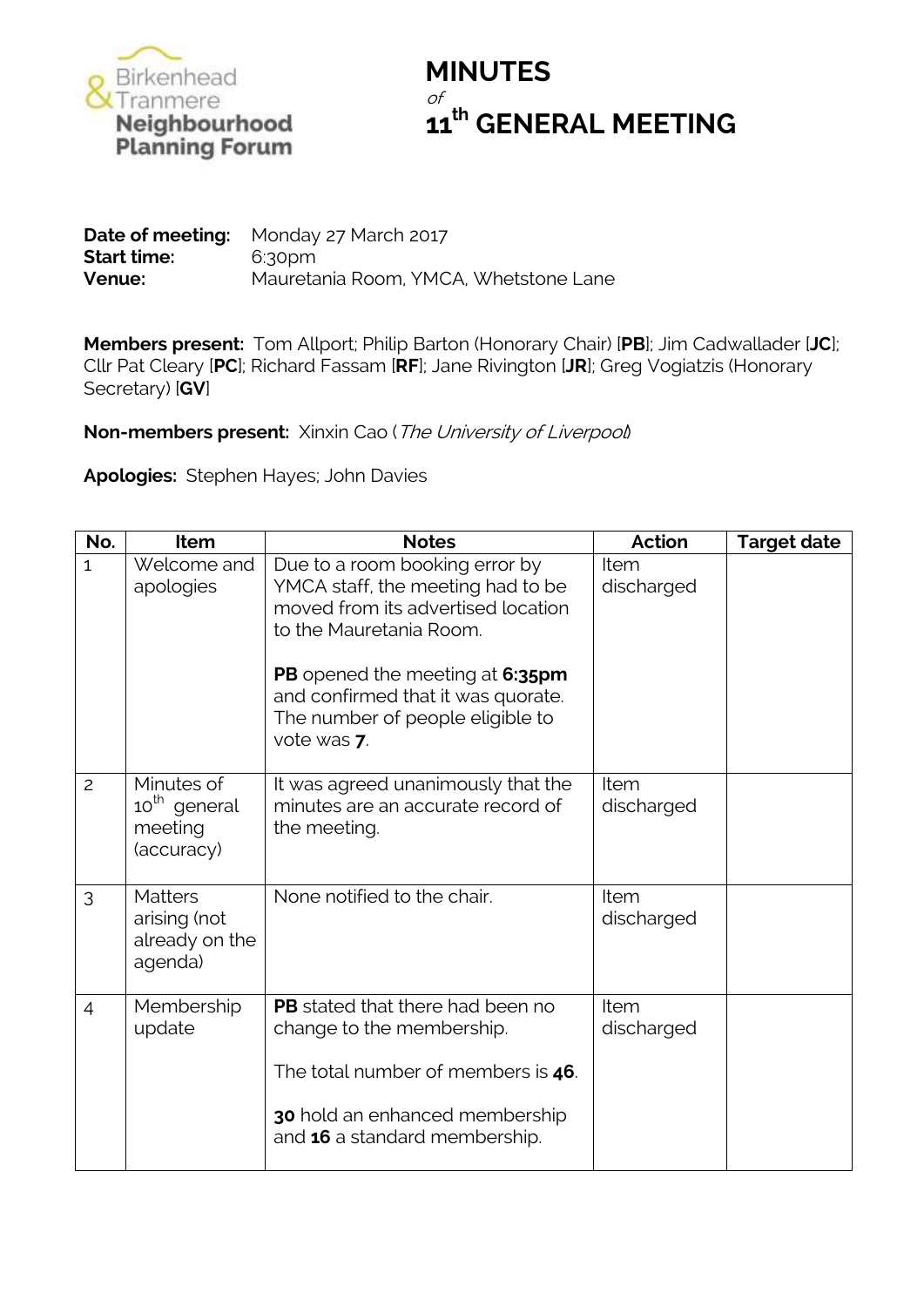| No.            | Item                                                                    | <b>Notes</b>                                                                                                                                                                                                                                                                                                                                                                                   | <b>Action</b>      | <b>Target date</b> |
|----------------|-------------------------------------------------------------------------|------------------------------------------------------------------------------------------------------------------------------------------------------------------------------------------------------------------------------------------------------------------------------------------------------------------------------------------------------------------------------------------------|--------------------|--------------------|
| 5              | Financial<br>update                                                     | Expenditure since 9 January 2017:<br>£97.20 paid to YMCA Wirral for<br>room hire;<br>Income:<br><b>Nil</b><br>$\bullet$<br>Balance as of 9 January 2016:<br>£1246.68<br>Donations to the Forum may be<br>made by electronic bank transfer to:<br><b>Name of Bank:</b><br><b>Yorkshire Bank</b><br><b>Account number: 44233053</b><br><b>Sort Code:</b><br>$05 - 02 - 45$                       | Item<br>discharged |                    |
| 6              | History &<br>Heritage<br>Workgroup<br>update<br>(workgroup 1)           | JC reported that the issue of<br>ownership of Tranmere Tunnels has<br>now been resolved. Whereas the<br>Council owns the land in front of the<br>entrances, the tunnels themselves<br>are owned by the <i>Department for</i><br>Communities and Local<br>Government (DCLG). Negotiations<br>with DCLG's agent to secure access<br>and, in the future, transfer of<br>ownership have commenced. | <b>JC</b>          | Ongoing            |
| $\overline{7}$ | Planning<br><b>Applications</b><br>Workgroup<br>update<br>(workgroup 2) | <b>PB</b> informed members that<br>workgroup 2 had submitted 1 new<br>consultation response:<br>7.1 APP/17/00126<br>Conversion of dwelling into four<br>self-contained flats and construction<br>of rear dormer window.<br>50a The Woodlands, Tranmere.<br><b>CH41 2SJ</b><br>The Forum OBJECTED to the<br>proposal.<br>A decision is due by 25 April 2017.                                    | Item<br>discharged |                    |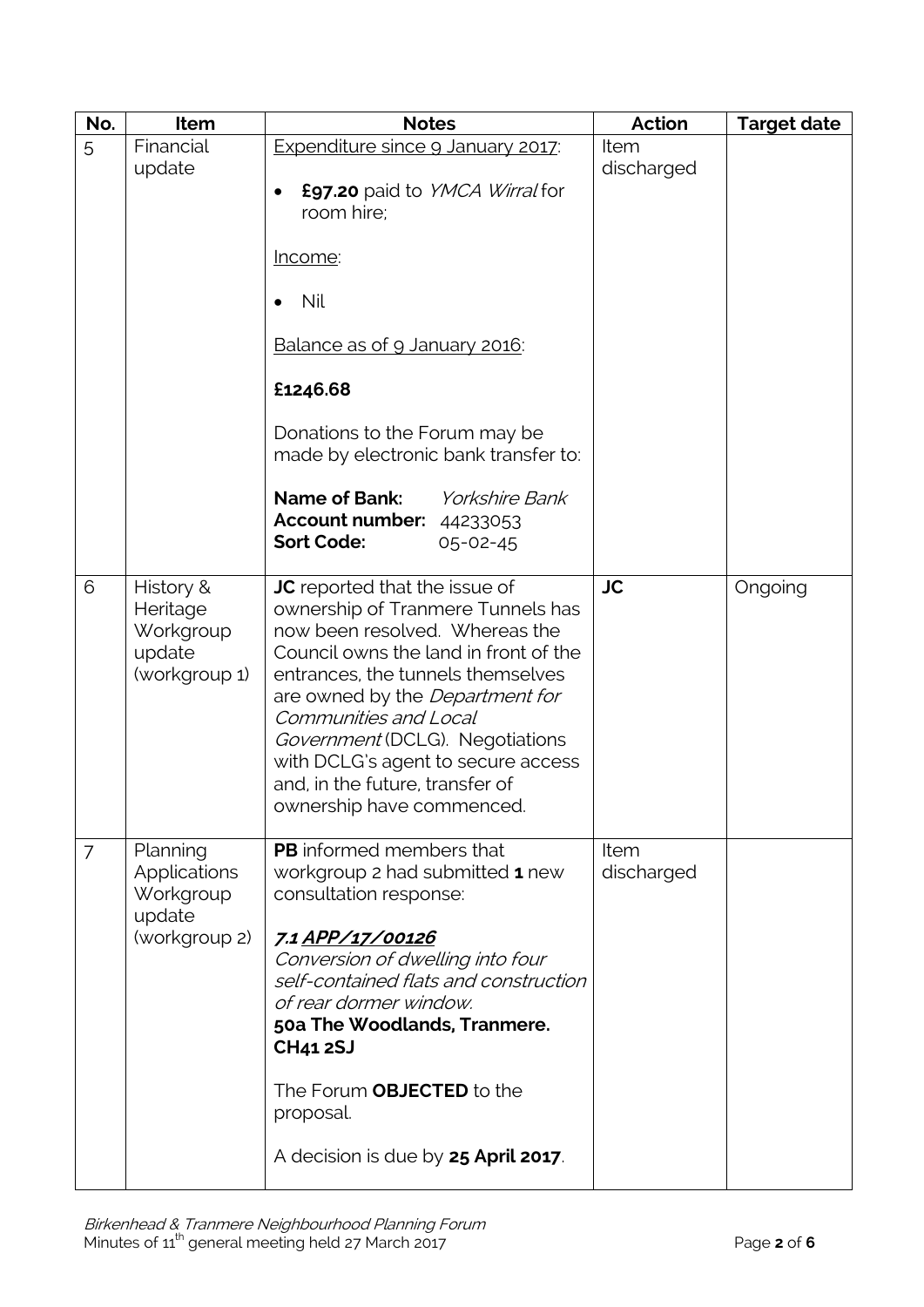| No.            | Item                       | <b>Notes</b>                                | Action     | <b>Target date</b> |
|----------------|----------------------------|---------------------------------------------|------------|--------------------|
| $\overline{7}$ | Planning                   | Other applications decided since the        |            |                    |
|                | <b>Applications</b>        | last meeting were:                          |            |                    |
|                | Workgroup                  |                                             |            |                    |
|                | update                     | 7.2 APP/16/01492 and                        |            |                    |
|                | (workgroup 2)              | ADV/16/01493                                |            |                    |
|                | [continued]                | Change of use of first floor to             |            |                    |
|                |                            | classroom and offices/adverts.              |            |                    |
|                |                            | 371-375 Borough Road,                       |            |                    |
|                |                            | <b>Birkenhead. CH42 0HA</b>                 |            |                    |
|                |                            | The Forum <b>SUPPORTED</b> the              |            |                    |
|                |                            | proposals.                                  |            |                    |
|                |                            |                                             |            |                    |
|                |                            | Planning permission and advertising         |            |                    |
|                |                            | consent were GRANTED.                       |            |                    |
|                |                            |                                             |            |                    |
|                |                            | 7.3 APP/16/01476                            |            |                    |
|                |                            | Conversion of a former Presbyterian         |            |                    |
|                |                            | church and attached church hall (D1)        |            |                    |
|                |                            | into 11 no. residential apartments          |            |                    |
|                |                            | (C3) and gymnasium.                         |            |                    |
|                |                            | <b>Hillside Christian Fellowship</b>        |            |                    |
|                |                            | Church, 61 Willmer Road,                    |            |                    |
|                |                            | <b>Tranmere. CH42 OJB</b>                   |            |                    |
|                |                            | The Forum <b>OBJECTED</b> to the            |            |                    |
|                |                            | proposal.                                   |            |                    |
|                |                            |                                             |            |                    |
|                |                            | A decision was due by <b>9 March</b>        |            |                    |
|                |                            | 2017.                                       |            |                    |
|                |                            |                                             |            |                    |
|                |                            | No decision has yet been made               |            |                    |
|                |                            |                                             |            |                    |
| 8              | Community                  | <b>GV</b> gave an update of the activity of |            |                    |
|                | <b>Issues</b><br>Workgroup | workgroup 3:                                |            |                    |
|                | update                     | 8.1 Raffles Road site                       | Item       |                    |
|                | (workgroup 3)              | Further investigations into the             | discharged |                    |
|                |                            | viability of the site for use as            |            |                    |
|                |                            | community allotments had been               |            |                    |
|                |                            | undertaken with the help of                 |            |                    |
|                |                            | representatives of the Church Road          |            |                    |
|                |                            | Allotments Association and Wirral           |            |                    |
|                |                            | <i>Allotment Society</i> . The plot is      |            |                    |
|                |                            | considered to be too small to be            |            |                    |
|                |                            | economically viable, the soil may be        |            |                    |
|                |                            | contaminated and the boundary               |            |                    |
|                |                            | wall is in a poor state of repair,          |            |                    |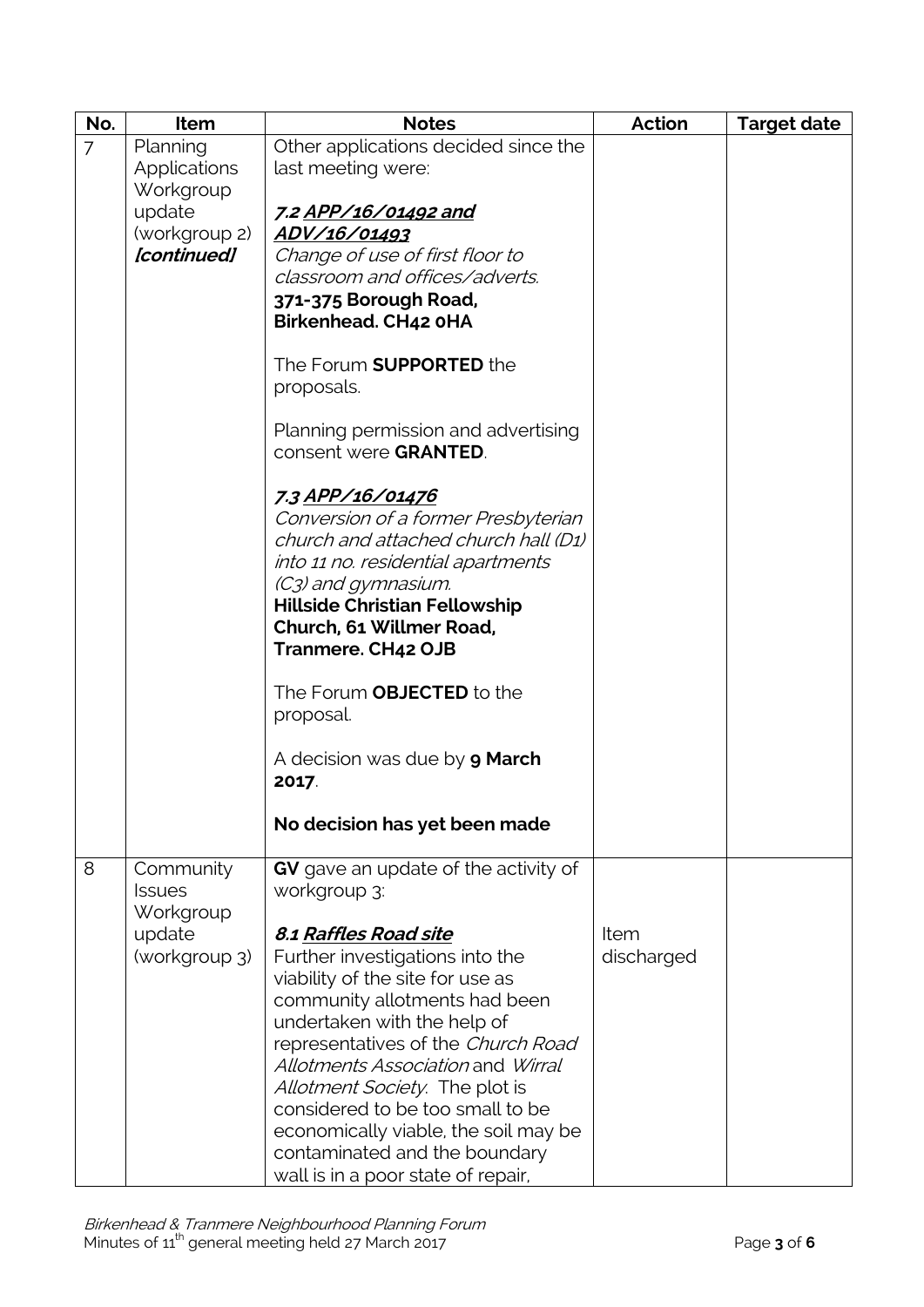| No. | Item                                                                              | <b>Notes</b>                                                                                                                                                                                                                                                                                                                 | <b>Action</b> | <b>Target date</b> |
|-----|-----------------------------------------------------------------------------------|------------------------------------------------------------------------------------------------------------------------------------------------------------------------------------------------------------------------------------------------------------------------------------------------------------------------------|---------------|--------------------|
| 8   | Community<br><b>Issues</b><br>Workgroup<br>update<br>(workgroup 3)<br>[continued] | which would be costly to remediate.<br>The Management Committee had<br>therefore decided not to<br>recommend the purchase of the site<br>to members. The owner of the site<br>has been informed.                                                                                                                             |               |                    |
|     |                                                                                   | 8.2 Community-led Housing Early<br><b>Stages Support Fund</b><br>GV informed members that there is<br>a budget of £2,250 available for this<br>stage of the project, rising to<br>£250,000 in the final stage. The<br>steering group will agree a timeline<br>and project plan.                                              | PB, JR, GV    | Ongoing            |
|     |                                                                                   | <b>GV</b> has secured other volunteer<br>support, including a bid writer, youth<br>housing worker, young people's<br>worker, a children's worker and a<br>solar engineer. Expertise within the<br>adult homeless person's field is also<br>being sought.                                                                     |               |                    |
|     |                                                                                   | Discussion continues about what<br>the best form of corporate structure<br>would be. At present the option of a<br>Community Benefit Society, with an<br>associated Community Land Trust,<br>is preferred but no decision has<br>been made yet.                                                                              |               |                    |
|     |                                                                                   | <b>GV</b> attended an event at the Welsh<br>Streets in Liverpool (PB could not<br>get there due to delays caused by a<br>broken lift at James Street station).<br><b>JR</b> and <b>GV</b> will be attending an<br>Open Day at Canopy in Leeds. PB<br>cannot attend because the<br>premises are not wheelchair<br>accessible. |               |                    |
|     |                                                                                   | A meeting is due to be held with<br>Councillor George Davies (Cabinet<br>Member – Housing and Community<br>Safety and Deputy Leader of the<br>Council) on Friday 7 April.                                                                                                                                                    |               |                    |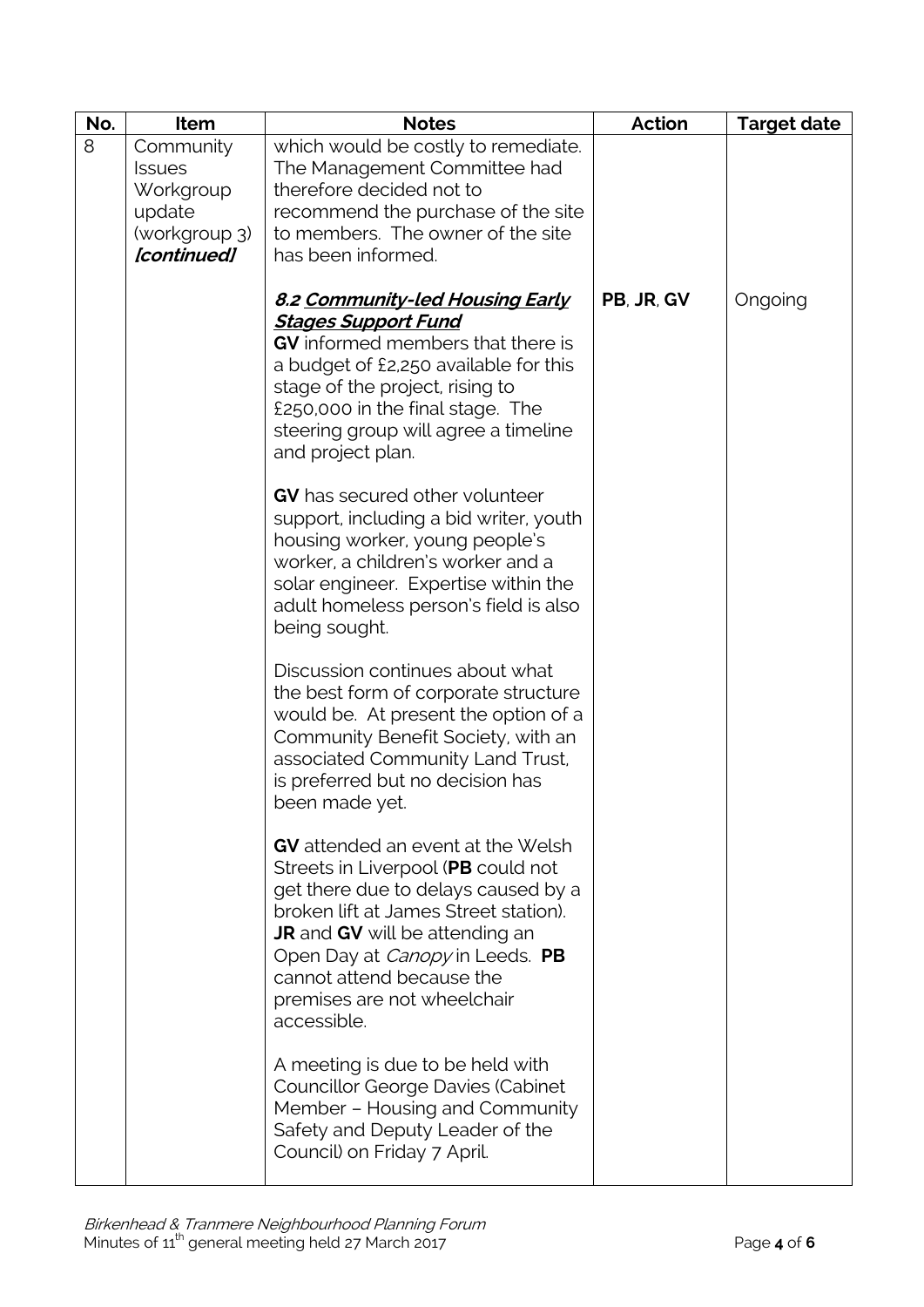| No. | Item                                                                              | <b>Notes</b>                                                                                                                                                                                                                                                                                                                                                                                                                                                                                                                                                                                                                                                                                                                                                                         | Action                    | <b>Target date</b> |
|-----|-----------------------------------------------------------------------------------|--------------------------------------------------------------------------------------------------------------------------------------------------------------------------------------------------------------------------------------------------------------------------------------------------------------------------------------------------------------------------------------------------------------------------------------------------------------------------------------------------------------------------------------------------------------------------------------------------------------------------------------------------------------------------------------------------------------------------------------------------------------------------------------|---------------------------|--------------------|
| 8   | Community<br><b>Issues</b><br>Workgroup<br>update<br>(workgroup 3)<br>[continued] | 8.3 Retake The Lauries<br>The Council failed to respond to our<br>stage 1 complaint. A letter of<br>complaint was sent to the Local<br>Government Ombudsman, which<br>subsequently wrote to the Council<br>requesting that it investigate the<br>complaint. To date there continues<br>to be no response from the Council.<br><b>UPDATE:</b> The Council has now set<br>a deadline of 24 April 2017 for a<br>response to the stage 1 complaint.                                                                                                                                                                                                                                                                                                                                      | <b>PB</b>                 | Ongoing            |
| 9   | Hamilton<br>Square<br>Conservation<br>Area                                        | PB informed members that the pair<br>of Grade II listed K6 telephone<br>kiosks at the junction of Duncan<br>Street with Hamilton Street had<br>been threatened with removal by<br>British Telecom as the result of an<br>agreement with a developer.<br><b>PB</b> and <b>PC</b> intervened with the Local<br>Planning Authority and secured<br>agreement that they would instead<br>be moved to the junction of Price<br>Street with Argyle Street, where<br>they would replace a pair of modern<br>kiosks (which had themselves<br>replaced an identical pair of K6<br>kiosks). <b>PB</b> opined that this is a<br>good result because the proposed<br>development at Duncan Street<br>would proceed and a heritage<br>benefit would be achieved by<br>replacing the modern kiosks. | PB, JC, RF                | Ongoing            |
| 10  | <b>VOTE</b>                                                                       | Resolution: To authorise the<br><b>Management Committee to</b><br>purchase a plot of land to the rear<br>of Raffles Road for £3000<br>Minute 8.1 above refers.<br><b>SUPPORT: 0</b><br><b>REJECT: 7</b><br>Resolution rejected unanimously.                                                                                                                                                                                                                                                                                                                                                                                                                                                                                                                                          | <b>Item</b><br>discharged |                    |